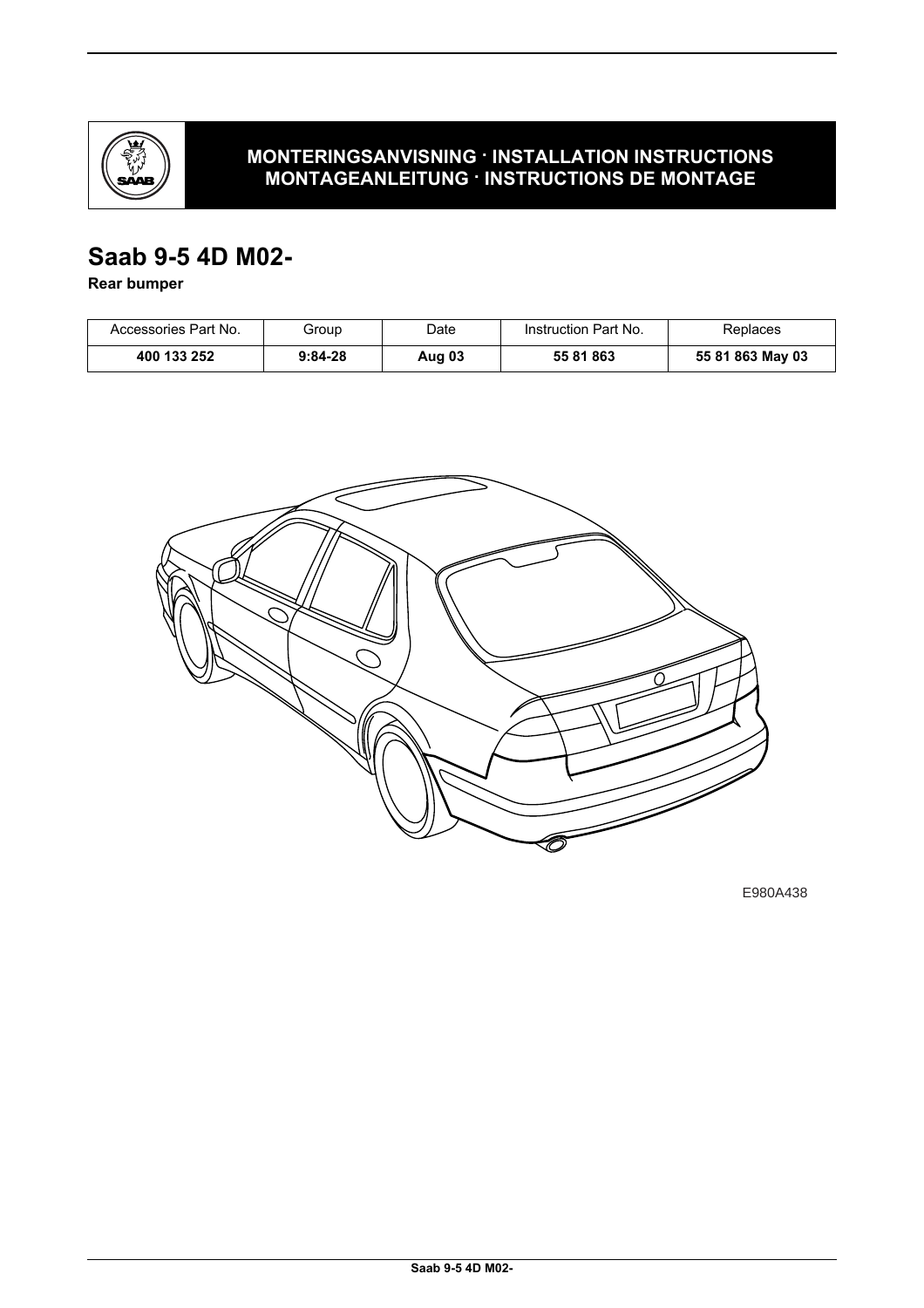

E980A439

- 1 Bumper shell (ordered separately)
- 2 Cellular block, bumper member
- 3 Cellular block, upper
- 4 Cellular block, L
- 5 Cellular block, R
- 6 Grille decor strip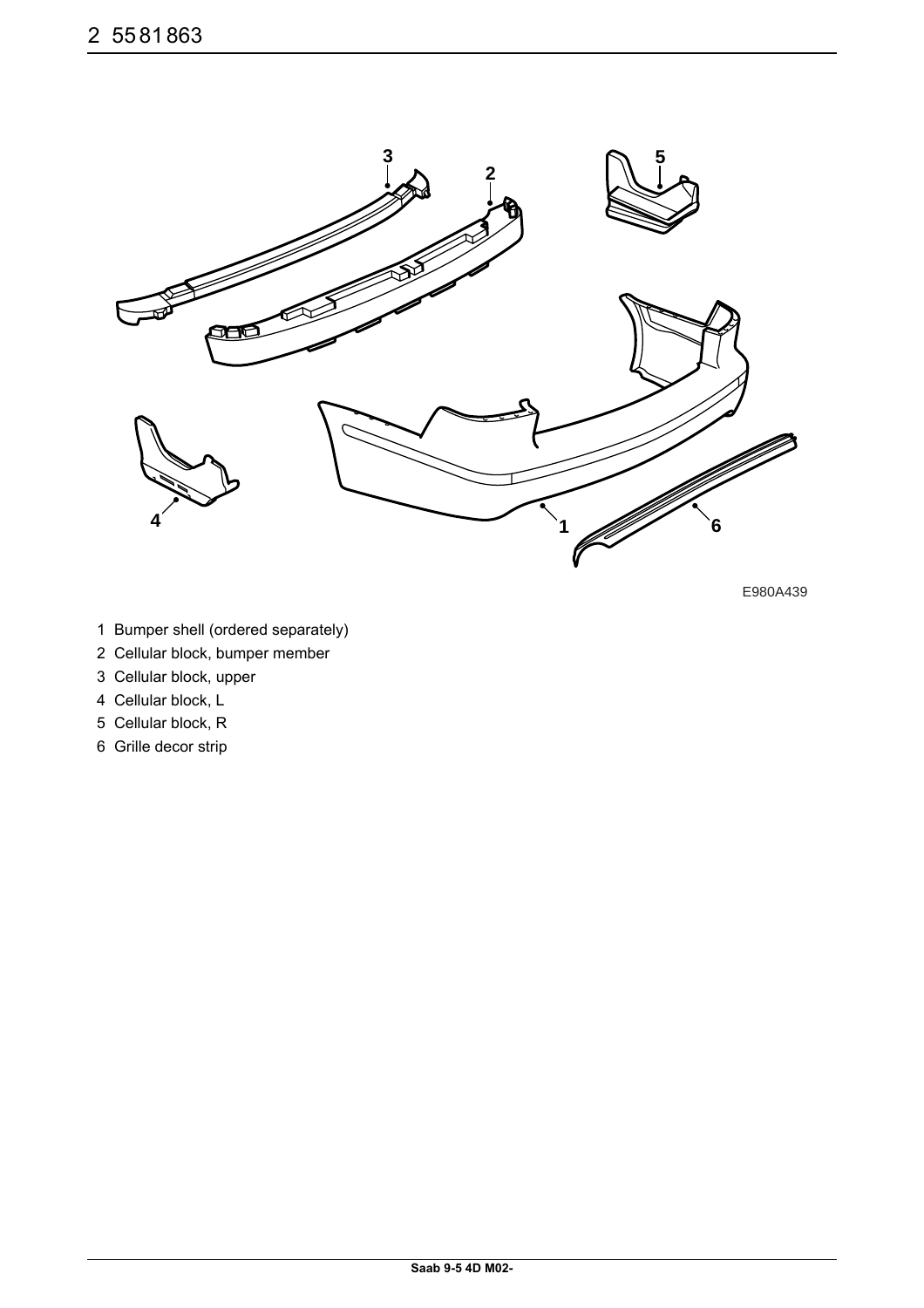

The bumper shell has been treated with grey primer in preparation for painting.

Paint the bumper shell in the colour of the body, see "Directions for painting preprimed PP/EPDM plastic" in these installation instructions.

- 1 Unscrew the screws in the wheel housing, 2 on each side.
- 2 Open the trunk (boot) lid.
- 3 Remove the scuff plate.

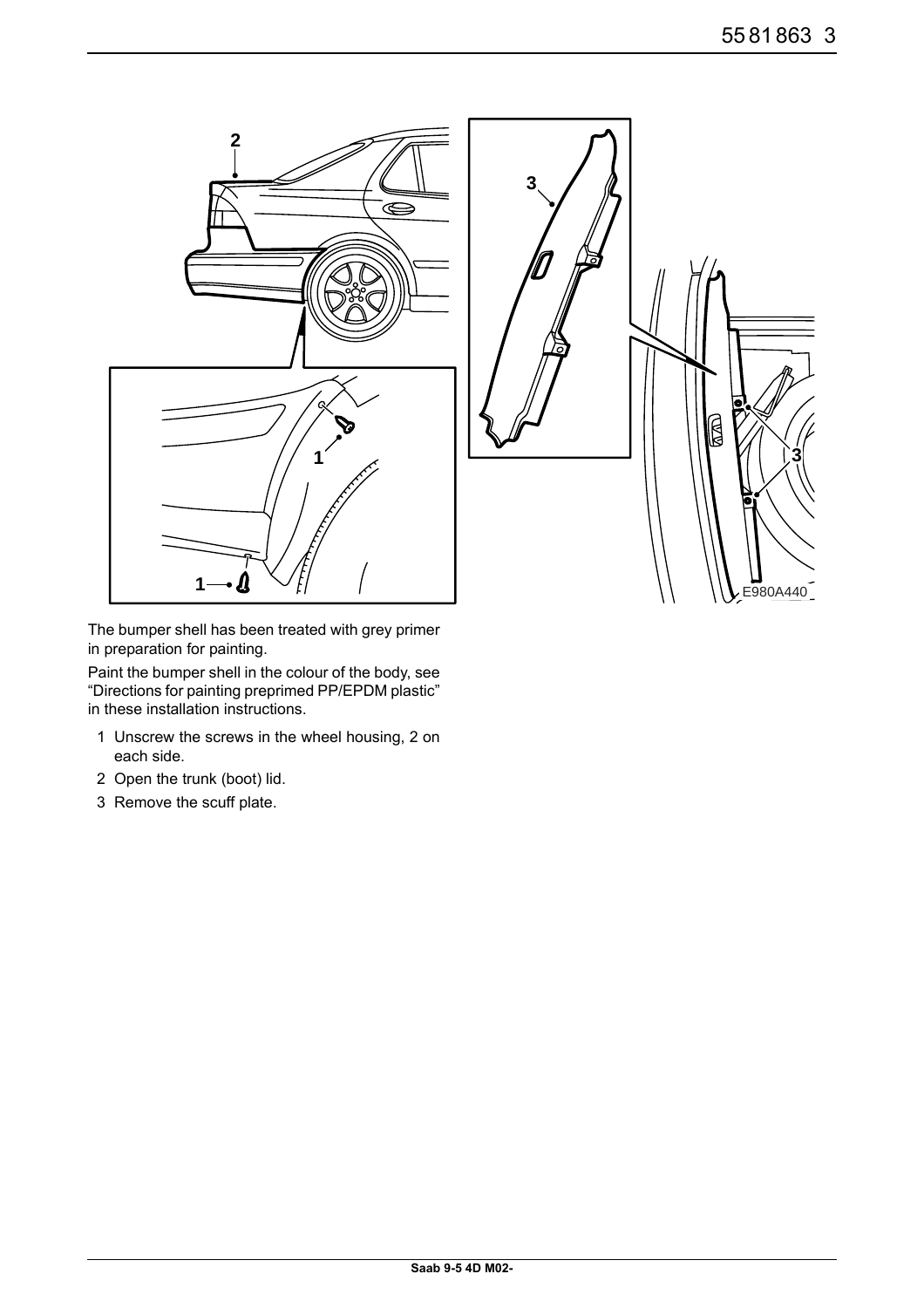

4 Fold away the luggage compartment carpet and remove the seals.

#### **Cars with towbar:**

- Undo the corner sections of the bumper strip and remove the centre section.
- Remove the bolts and nuts that hold the reinforcements to the body.
- Remove the towbar mountings to the floor of the car.
- Remove the towbar's electrical connector from the towbar.
- 5 Remove the nuts that hold the bumper. The lower bolts only have nuts it the car is equipped with towbar.
- 6 Pull out the bumper from the wheel housing edges and the rear fender (wing). Lift the bumper out backwards.

**SPA:** Unplug the connectors.

#### **Important**

Work carefully during removal so that paint damage is avoided.

- 7 Remove the upper cellular block.
- 8 Remove the bumper rail.
- 9 **SPA:** Remove the cellular block from the bumper shell, the wiring harness and the holder for the connector.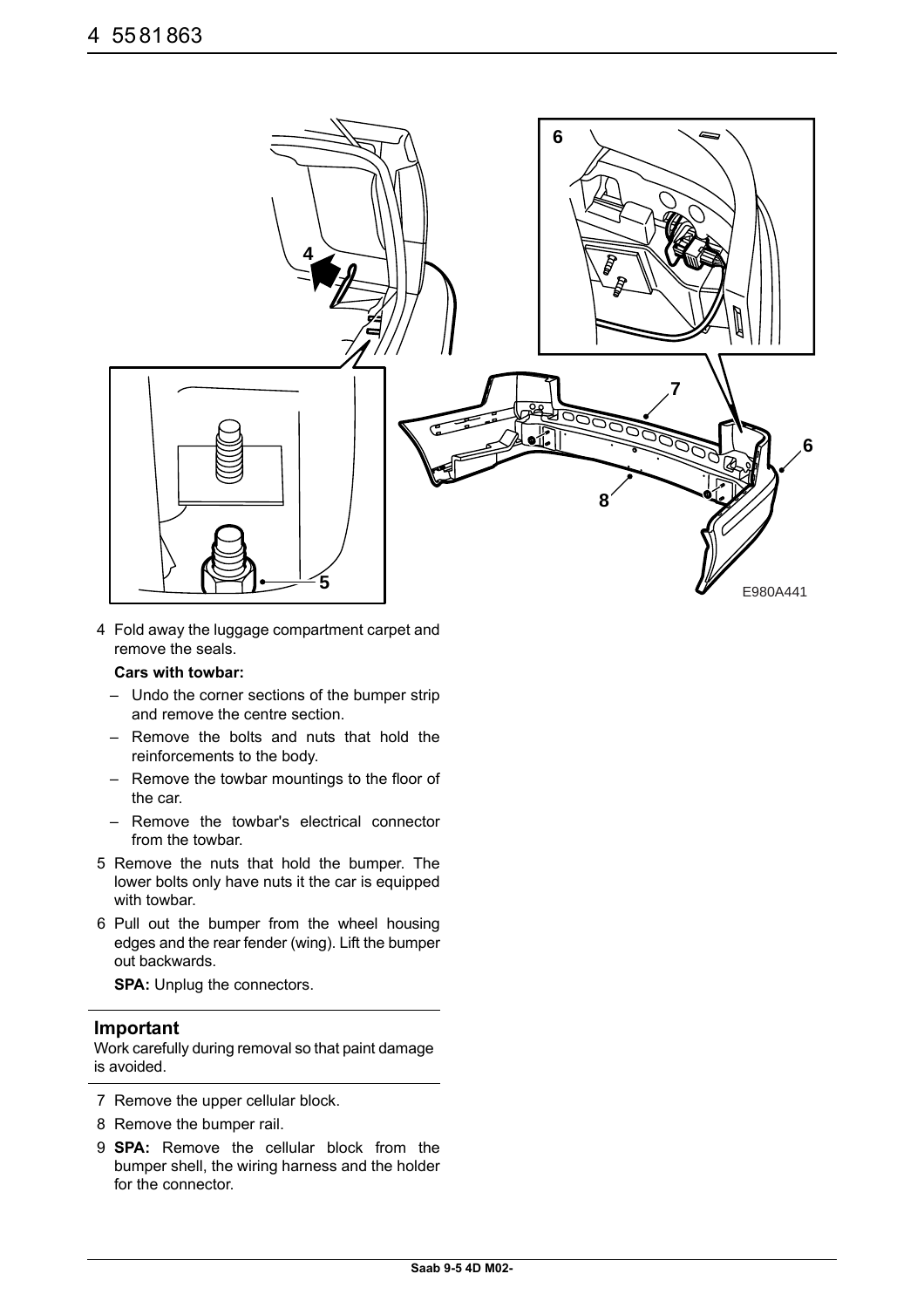

10 **Cars with towbar:** Using a universal knife with hook shaped blade, cut out the marked area for the towbar in the bumper grille decor strip (a jig saw can also be used).

## **Important**

Cut or saw as exact as possible. The appearance is very important. Adjust with a file if necessary.

- 11 Fit the grille decor strip in the bumper. **SPA:** Fit the wiring harness.
- 12 Press the cellular block into the bumper shell mounting wedges.



E980A443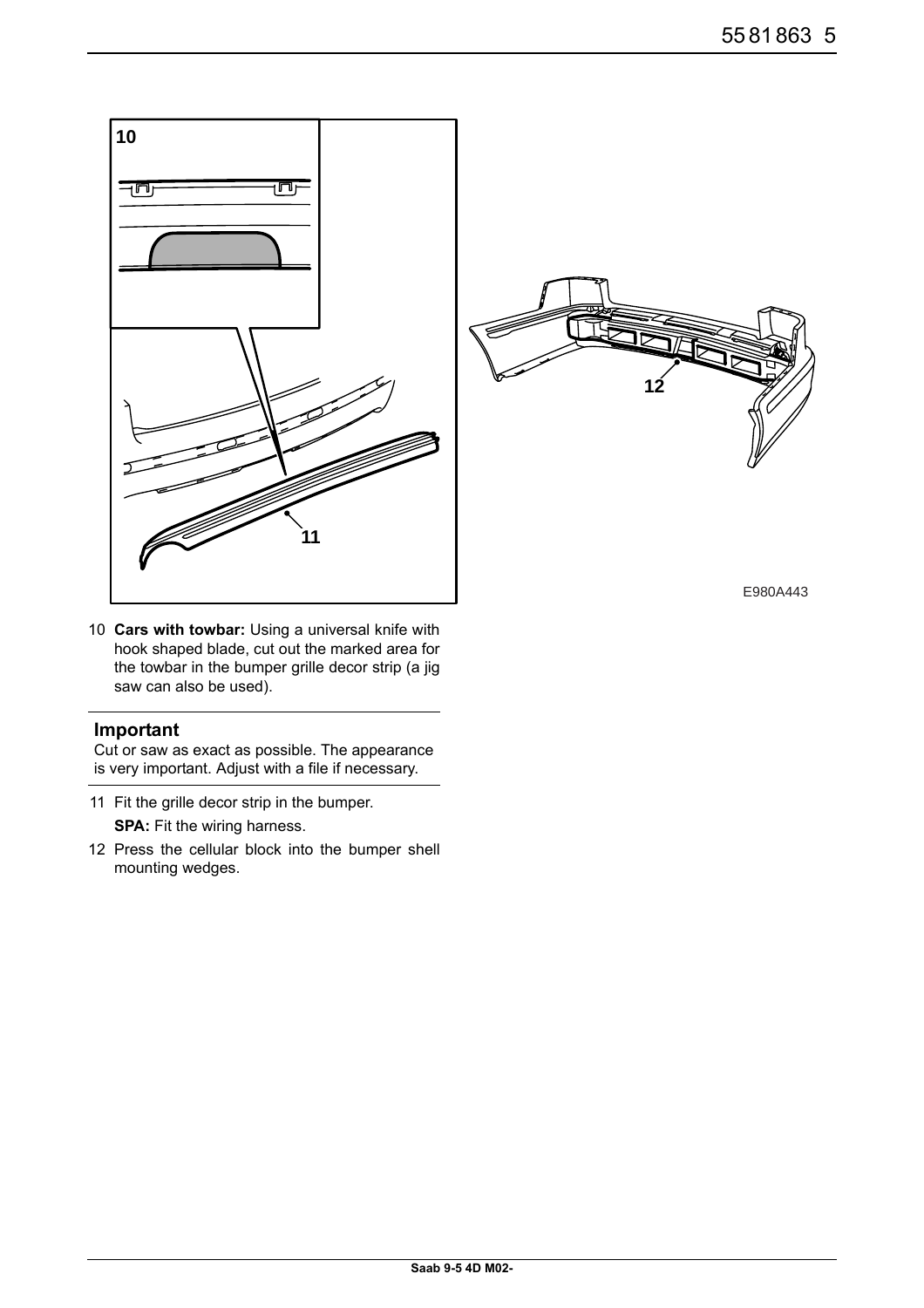

13 Fit the bumper rail.

## **Note**

The rail must be guided into place using the guide pin in the protective shell.

- 14 Fit the cellular block on the sides of the bumper shell.
- 15 Fit the upper cellular block.
- 16 **SPA:** Fit the holder for the connector.
- 17 Position the bumper.

**SPA:** Connect the connectors.

18 Press the bumper over the edge of the wheel housing and rear fender (wing), make sure that the clips locate correctly, and fit the nuts.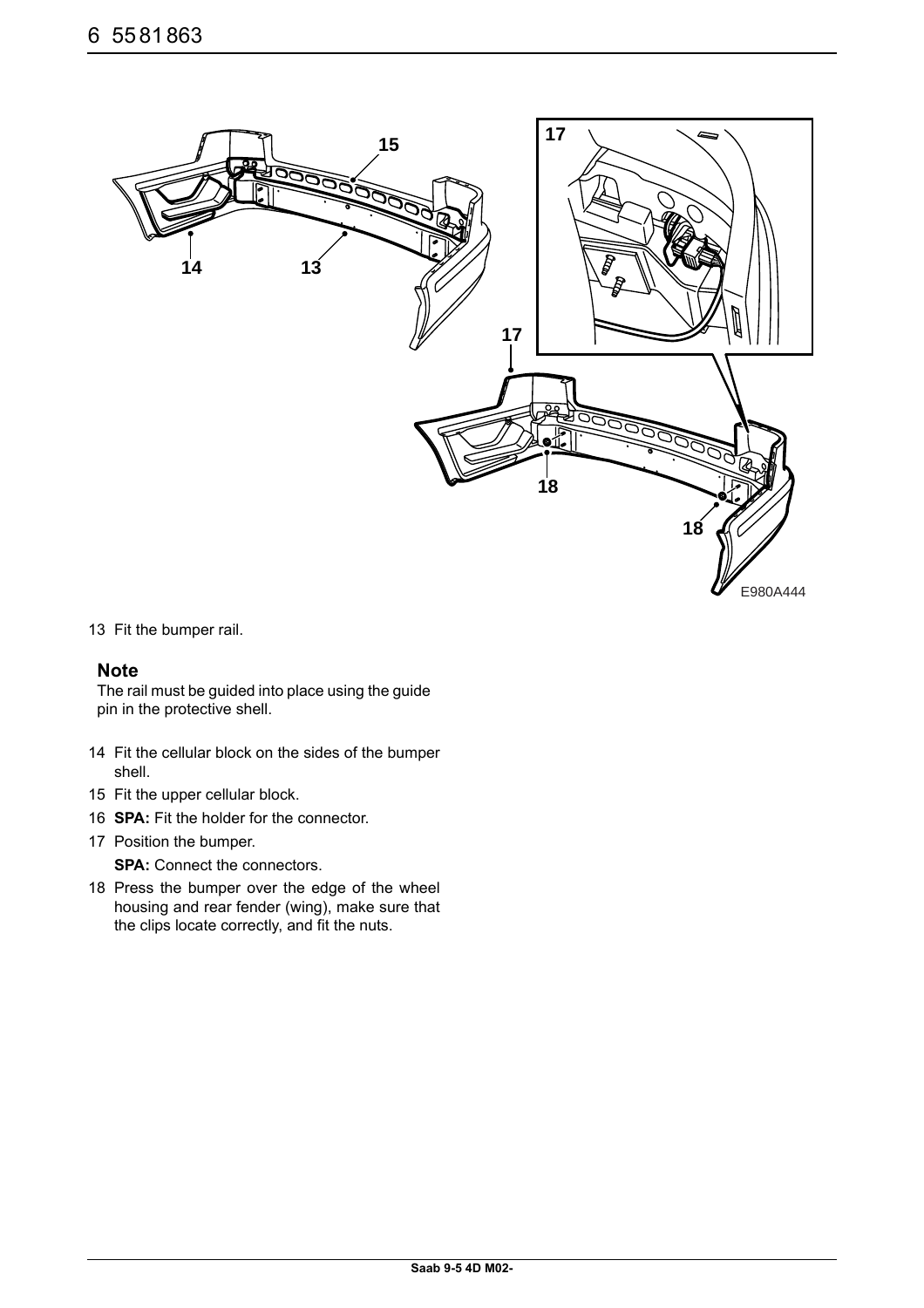

- 19 Centre the bumper against the trunk (boot) opening and tighten the screws in the edge of the wheel housing. Check the fit and adjust if necessary.
- 20 Fit the nuts that hold the bumper.

## **Tightening torque 40 Nm (30 lbf ft) Cars with towbar:**

- Fit the towbar's electrical connector to the towbar.
- Fit the towbar mountings to the floor of the car.

#### **Tightening torque 40 Nm (30 lbf ft)**

– Fit the bolts and nuts that hold the reinforcements to the body.

### **Tightening torque 40 Nm (30 lbf ft)**

- Fit the centre section of the bumper shell decor strip and fit the corner sections.
- 21 Fit the seals and fold down the luggage compartment carpet.
- 22 Fit the scuff plate.
- 23 Close the trunk (boot) lid.